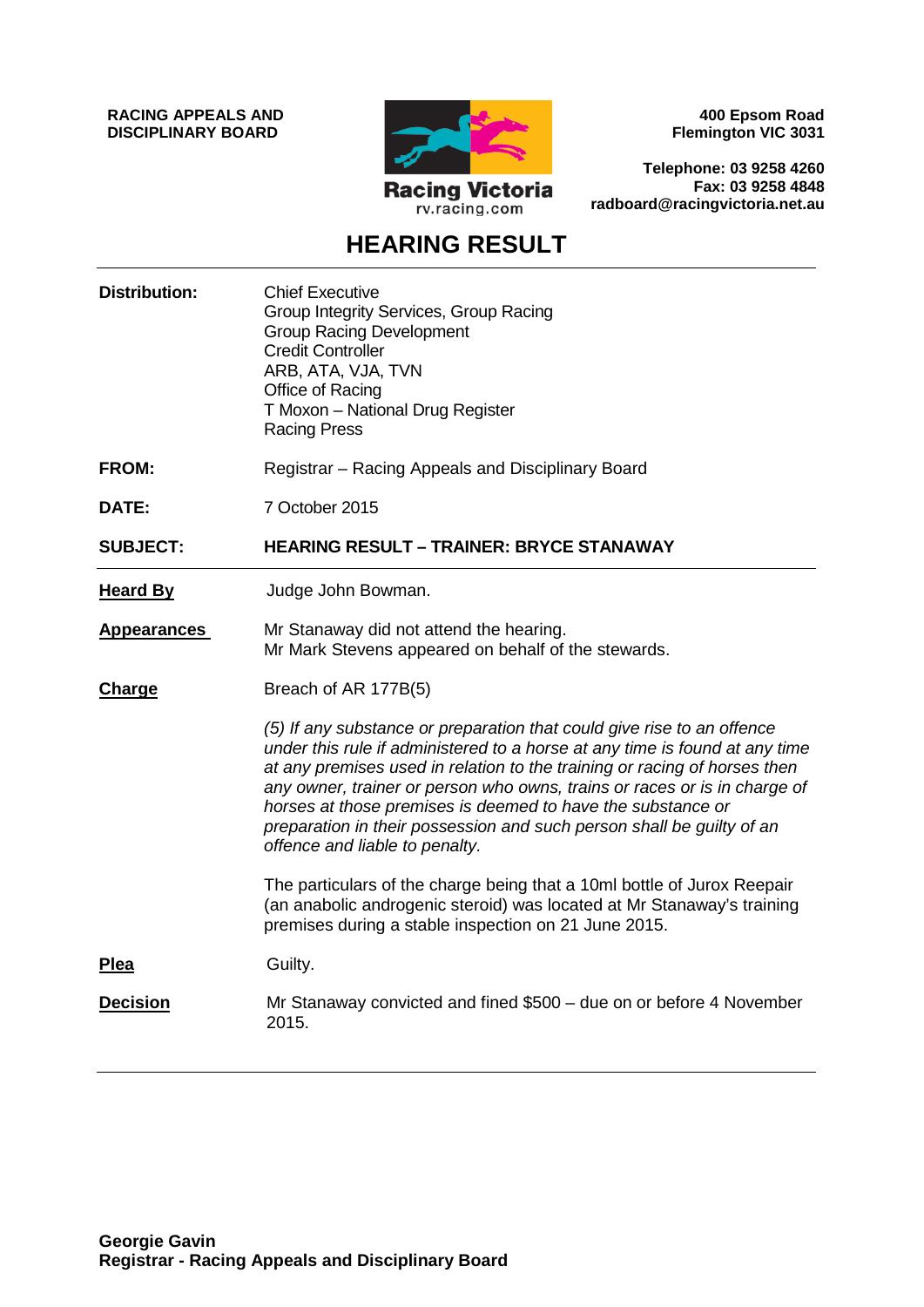# **TRANSCRIPT OF PROCEEDINGS**

## **RACING APPEALS AND DISCIPLINARY BOARD**

\_\_\_\_\_\_\_\_\_\_\_\_\_\_\_\_\_\_\_\_\_\_\_\_\_\_\_\_\_\_\_\_\_\_\_\_\_\_\_\_\_\_\_\_\_\_\_\_\_\_\_\_\_\_\_\_\_\_\_\_\_\_\_

#### **HIS HONOUR JUDGE J. BOWMAN, Chairman**

#### **EXTRACT OF PROCEEDINGS**

**DECISION**

## **TRAINER: BRYCE STANAWAY**

#### **MELBOURNE**

#### **WEDNESDAY, 7 OCTOBER 2015**

MR M. STEVENS appeared on behalf of the RVL Stewards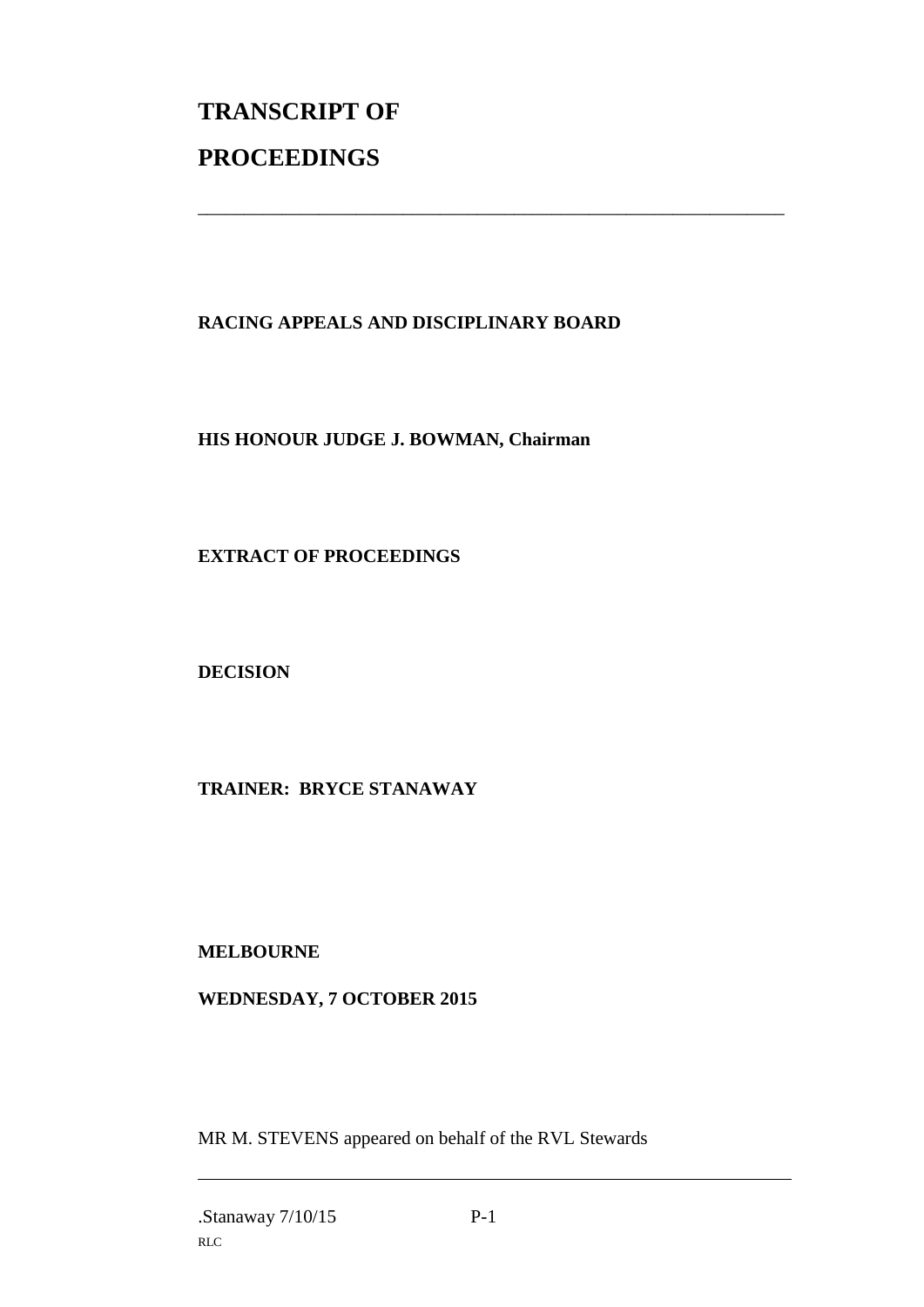CHAIRMAN: Mr Stanaway has pleaded guilty to a charge pursuant to Australian Rule 177B(5) and that, in essence, is that he had a prohibited substance at his training establishment on 21 June 2015. The substance was a 10-millilitre bottle of Jurox Reepair, an anabolic androgenic steroid. Mr Stanaway indicated that he was guilty of the offence at an early interview and has since confirmed that plea and the fact that he would not be attending the hearing in writing.

Whilst this was a breach of a rule potentially involving serious offences, there are considerable extenuating circumstances. I accept that Mr Stanaway used the Reepair on an old horse, Bold Bard, which had not raced for 10 years and which he was looking after. The horse had got down, was off its feed, and the vet suggested that he be given one or two shots of Reepair. The date on the prescription or receipt was 5 February 2014. Mr Stanaway administered one shot which had marked beneficial effects. He forgot about a second shot and the Reepair, in a clearly marked bottle, simply remained in his stable fridge thereafter.

Mr Stevens on behalf of the Stewards very properly put before me details of the only other case that the Stewards could find in relation to a similar offence. In that instance, the trainer in question was convicted without penalty. However, there was a substantial factual difference. The trainer in question, Ms Wilson, had purchased the substance for another horse in her stable some years before the rule came into operation and had simply not disposed of it when the rule was introduced.